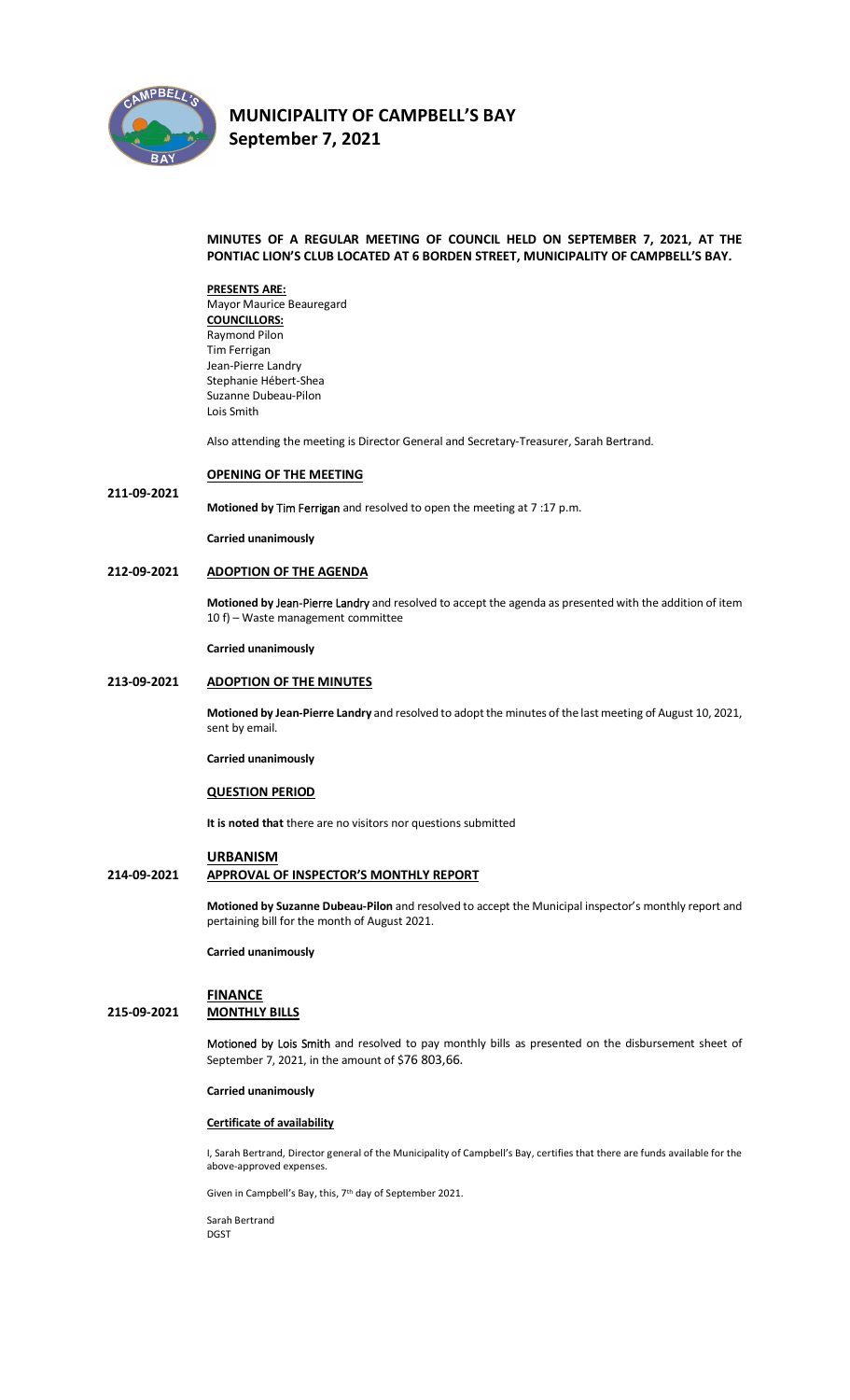

## **216-09-2021 AUTHORIZATION OF EXPENSE – SEALED DOOR MUNICIPAL GARAGE**

**Motioned by Stephanie Hébert-Shea** and resolved to accept the quote from Réjean Lance construction for the supply and installation of a sealed metal door for the municipal garage for the amount of \$1917 + taxes. The expense is allocated from the budgetary item: garage maintenance

#### **Carried unanimously**

#### **217-09-2021 INVITATION TO TENDER – NEW PUBLIC WORKS TRUCK**

**Motioned by Suzanne Dubeau-Pilon** and resolved to send an invitation to tender for the supply of a new public works truck, ¾ ton, 4X4 with a 6 ft box.

**Carried unanimously**

### **218-09-2021 AUTHORIZATION OF PURCHASE- SPEAKERS FOR THE MURAL PARK**

**Motioned by Tim Ferrigan** and resolved to authorize the purchase of speakers for the mural park, the expense of \$400 is allocated from the budgetary item: Park maintenance

#### **Carried unanimously**

## **219-09-2021 APPROVAL OF ACCOUNTING SERVICES FOR 2022**

**Motioned by Suzanne Dubeau-Pilon** and resolved to hire Mr. Gerard Labelle for the position of accounting support for the year 2022 and for the annual salary of \$22,000.

**Carried unanimously**

## **WATER – SEWAGE – TRANSFER SITE**

#### **220-09-2021 REQUEST FOR WATER SERVICE – 5 KEON RD, MUNICIPALITY OF LITCHFIELD**

**WHEREAS** a request was received from the owner of the property situated at 5 Keon rd., Municipality of Litchfield, requesting potable water service from the Municipality of Campbell's Bay;

**WHEREAS** in virtue of article 24 of the Regulation respecting waterworks and sewer services – Environment Quality Act, every operator of a waterworks or sewer service must connect to the operator's system, for domestic consumption, every immovable along or in the immediate vicinity of the system following the request of the owner or the person who occupies or has possession of the immovable;

WHEREAS in virtue of article 53 of the Regulation respecting waterworks and sewer services -Environment Quality Act, regarding the provisions applicable to waterworks and sewer systems operated by a municipality outside its territory;

#### **It is motioned by Lois Smith** and resolved:

**THAT** the municipality of Campbell's Bay agree to supply potable water to the owner of the property situated at 5 Keon rd., Municipality of Litchfield.

**THAT** the said owner confirms that a dwelling will be built on said property;

**THAT** an annual service fee and administration fee be charged as determined in the annual municipal tax and service bylaw of the Municipality of Campbell's Bay;

**THAT** all other fees related to the hook up, maintenance and repairs of the service line are the sole responsibility of the property owner of 5 Keon rd., Litchfield;

**THAT** the usage of the Municipality of Campbells Bay potable water be for domestic consumption only;

**THAT** the said potable water is not treated with chlorine or any other treatment;

**THAT** the said property owner has received all proper building permits with the Municipality of Litchfield and is therefore in conformity of all municipal bylaws;

**THAT** the said property owner be made aware by attesting to the said conditions within this resolution;

#### **Carried unanimously**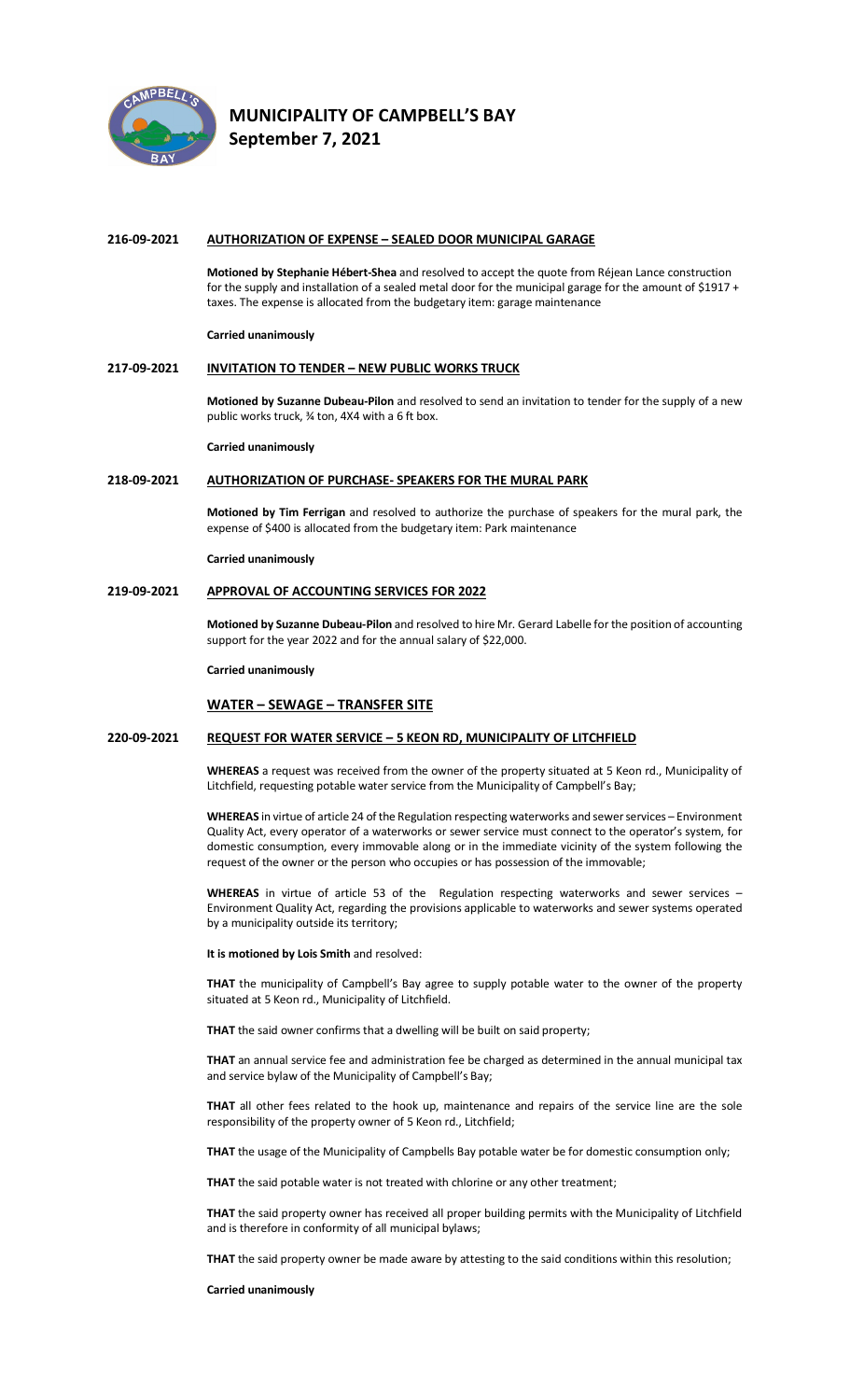

#### **221-09-2021 AUTHORIZATION OF EXPENSE – SEWAGE PUMP FOR WWTP**

**Motioned by Raymond Pilon** and resolved to authorize the expense of \$2495 plus taxes for the purchase of a new Banes ¾ hp – 4in discharge pump. The expense is allocated from the budgetary item: Sewer filtration maintenance.

#### **Carried unanimously**

## **222-09-2021 APPROVAL OF 2020 WATER USAGE REPORT – MAMH**

**Motioned by Jean-Pierre Landry** and resolved to approve the 2020 report regarding water usage, recommendations and action plan relating to the Quebec Water Savings Strategy implemented Municipal Affairs (MAMH) and as prepared and presented by Jessica Nilsson, municipal water technician.

#### **Carried unanimously**

## **223-09-2021 AUTHORIZATION OF EXPENSE – ENGINEER SERVICE OFFER – MUNICIPAL WASTEWATER ATTESTATION**

**WHEREAS** following receipt of its wastewater attestation for the operation of municipal wastewater facilities on August 2, 2021, the municipality wishes to retain professional engineering services in order to be able to carry out the various corrective programs required by the Ministry of Environment;

**WHEREAS** a service offer regarding the study and delivery of such attestation was received from CIMA:

**Motioned by Suzanne Dubeau-Pilon** and resolved to accept the service offer no MP215068 as prepared by CIMA for the flat fee of \$8 600 plus taxes. The amount is allocated from the budgetary item: sewer filtration maintenance and professional fees. It is also resolved to submit the project in the TECQ program.

#### **Carried unanimously**

#### **224-09-2021 TECQ PROGRAMMING 2019-2023 – VERSION NO 2**

#### **WHEREAS:**

The Municipality has taken note of the Guide relating to the terms of payment of the government contribution under the Gasoline Tax Program and the Quebec Contribution (TECQ) for the years 2019 to 2023;

The municipality must comply with the terms of this guide that apply to it in order to receive the government contribution confirmed to it in a letter from the Minister of Municipal Affairs and Housing.

**It is motioned by Jean-Pierre Landry** and resolved that:

The municipality agrees to comply with the terms of the guide that apply to it;

The Municipality undertakes to be solely responsible and to release the Government of Canada and the Government of Quebec as well as their ministers, senior officials, employees and agents from any liability regarding claims, requirements, losses, damages and costs of any kinds having as basis an injury inflicted on a person, the death of this person, damage to property or loss of property attributable to a willful or negligent act resulting directly or indirectly from the investments made through the financial assistance obtained under the TECQ 2019-2023 program;

The municipality approves the content and authorizes the sending to the Ministry of Municipal Affairs and Housing of the attached version 2 work schedule and all other documents required by the Ministry in order to receive the government contribution that was confirmed to him in a letter from the Minister of Municipal Affairs and Housing;

The municipality undertakes to meet the minimum capital expenditure threshold imposed on it for all of the five years of the program;

The municipality undertakes to inform the Ministry of Municipal Affairs and Housing of any change that will be made to the work schedule approved by this resolution.

The municipality hereby certifies that the attached version 2 work schedule includes actual costs and reflects the cost forecasts for eligible work.

#### **Carried unanimously**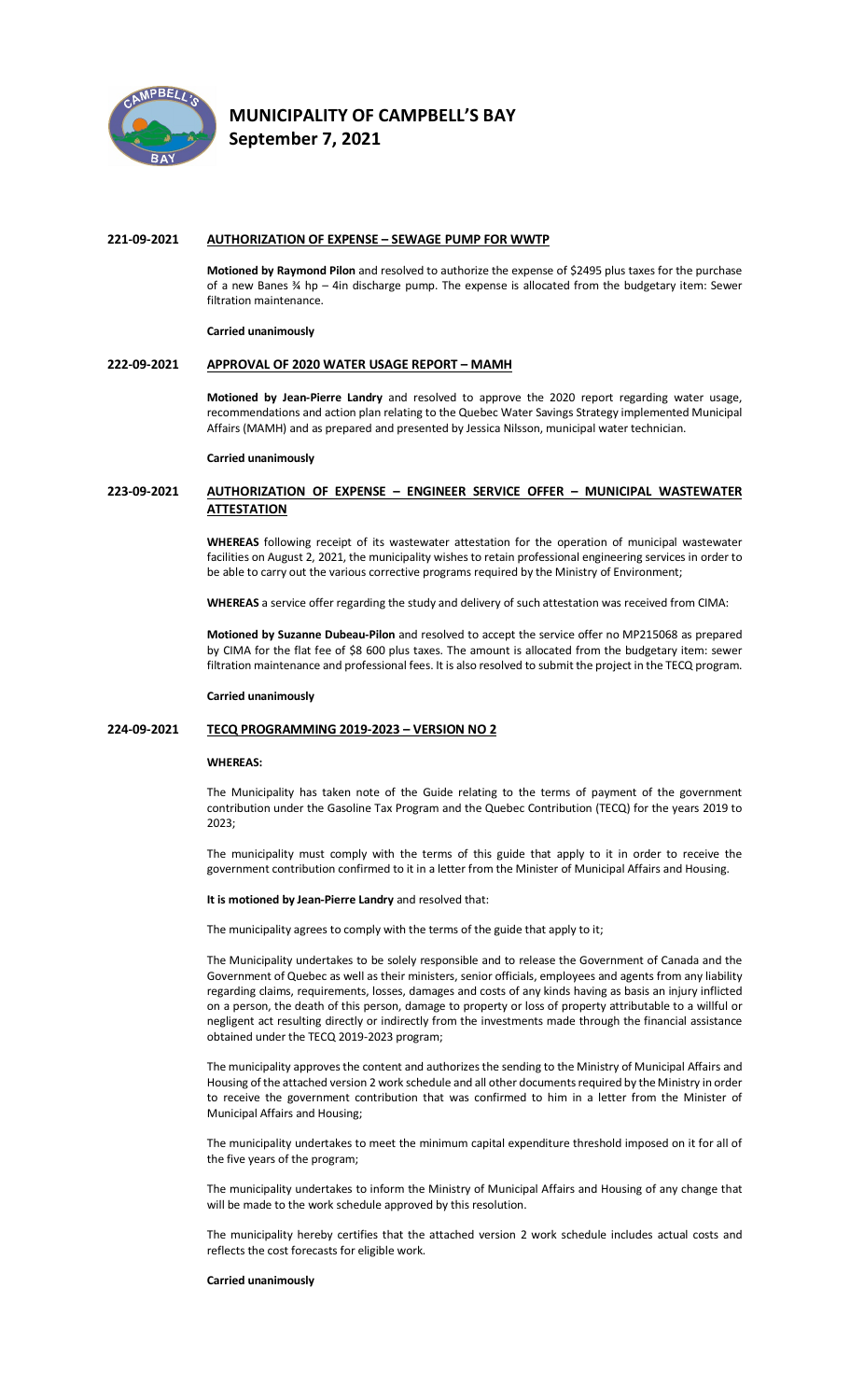

## **WASTE MANAGEMENT COMMITTEE**

**It is noted that** Councilor Stéphanie Hébert-Shea updates council following the regional waste management committee at the MRC Pontiac. It is noted that the Municipality has already taken the initial steps to study the implementation of composting service within the municipality. This study will be followed up and implemented as soon as possible and if funds are available in the municipal budget.

#### **PARKS, RA HALL AND RINK**

## **225-09-2021 DOWNTOWN PARKS PROJECT – DUGOUTS**

**Motioned by Suzanne Dubeau-Pilon** and resolved to proceed with Gaetan Dumouchel quote as for 21 690 + taxes as mentioned in the quote dated August 24 2021. This quote includes the expansion of the existing dugouts (2 benches of 29 ft each) This expense is allocated from the Park Project PAFIRS/FRR.

**Carried unanimously**

## **226-09-2021 DOWNTOWN PARKS PROJECT - BUDGET**

**Motioned by Jean-Pierre Landry** and resolved to increase the Park Project budget by \$41,763 for a total of \$295,063 (incl 20% contingency and net taxes) to include the addition of the FunSway glider. This expense will be allocated from the 2021 budget (which should be in surplus if including RA rental from CISSSO).

**It is also resolved that** the \$5000 received from André would be applied as well as any new revenue from the ball league canteen this summer (potentially \$2500)

#### **Carried unanimously**

## **227-09-2021 AUTHORIZATION OF EXPENSE – BANNER PROGRAM**

**Motioned by Stéphanie Hébert-Shea** and resolved to proceed with the Series – 3 banner creative option for \$5800 + taxes as prepared by Consultant Paul Cavanagh. It is understood that this includes the artwork but not the actual banners. This expense is allocated from the Coeur Villagoeis grant.

#### **Carried unanimously**

## **228-09-2021 APPROVAL OF PUBLIC WASHROOM PLANS – 66%**

**Motioned by Jean-Pierre Landry** and resolved to approve the plans at 66% as presented by Rossman Architect.

#### **Carried unanimously**

# **AGRISPIRIT**

**It is noted that** the Municipality's project presented to AgriSpirit was not approved.

## **229-09-2021 MADA POLICY SUPPORT**

**Motioned by Jean-Pierre Landry** and resolved to ask for a quote for support services through the Carrefour municipal for the implementation of the MADA policy since the current consultant will not be able to fulfill this mandate.

**Carried unanimously**

### **FRR GRANT PROGRAM – MRC PONTIAC**

**It is noted that** the Municipality is not eligible for the upcoming FRR program since the previous program needs to be completed first.

#### **REQUEST TO PURCHASE MUNICIPAL LOT – 59 RIVER RD**

**It is noted** that a request to purchase lot at 59 River rd was received. This request will be further studied by Council.